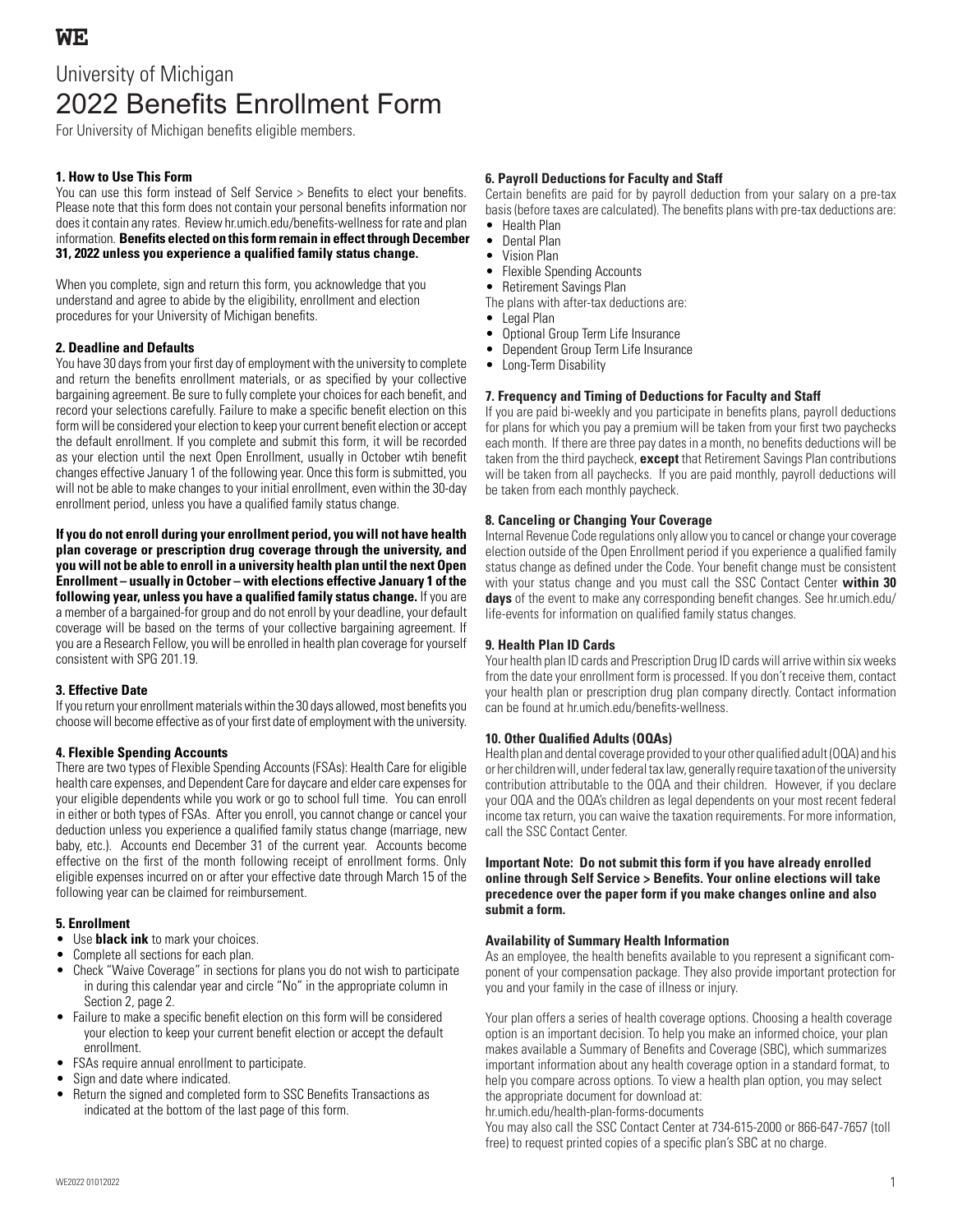WE2021 01012022

# University of Michigan 2022 Benefits Enrollment Form

For University of Michigan Benefits Members

Print all information in **black ink**. Return your completed and signed form to SSC Benefits Transactions within 30 days (or as specified by your bargaining agreement) after your first day of employment at the university, or 30 days after your qualified family status change. **These elections remain in effect through December 31, 2022 unless you experience a qualified family status change.**

## **1. Your Personal Information**

| Name (Last, First, Middle Initial) |                  | <b>UMID</b>          | <b>U.S. Social Security Number</b><br>(If UMID is unknown) |
|------------------------------------|------------------|----------------------|------------------------------------------------------------|
| <b>Street Address</b>              | City, State, Zip |                      | Home Phone Number                                          |
| Service Date (Date of Hire)        | Title            | <b>Email Address</b> | Daytime Phone Number                                       |

## **2. Persons To Be Enrolled/Dependent Information**

List all eligible persons to be covered using the first line for yourself. Circle "Yes" to enroll in a benefit or "No" to **not** enroll.

| <b>Last Name</b> | <b>First Name</b> | <b>U.S. Social</b><br>Security Number <sup>1</sup> | Relationship<br>Code <sup>2</sup> | Gender<br>(M/F) | <b>Date of Birth</b><br>(MM/DD/YY) | <b>Health</b><br>Plan | <b>Dental</b><br>Plan | <b>Vision</b><br>Plan | Legal<br>Plan            |
|------------------|-------------------|----------------------------------------------------|-----------------------------------|-----------------|------------------------------------|-----------------------|-----------------------|-----------------------|--------------------------|
|                  |                   |                                                    | <b>SL</b>                         |                 |                                    | Yes No                |                       |                       | Yes No Yes No Yes No     |
|                  |                   |                                                    |                                   |                 |                                    | Yes No                |                       |                       | Yes No Yes No Yes No     |
|                  |                   |                                                    |                                   |                 |                                    | Yes No                |                       |                       | Yes No   Yes No   Yes No |
|                  |                   |                                                    |                                   |                 |                                    | Yes No                |                       |                       | Yes No   Yes No   Yes No |
|                  |                   |                                                    |                                   |                 |                                    | Yes No                |                       |                       | Yes No Yes No Yes No     |
|                  |                   |                                                    |                                   |                 |                                    | Yes No                | Yes No                |                       | Yes No Yes No            |
|                  |                   |                                                    |                                   |                 |                                    |                       |                       |                       |                          |

# **Total Enrolled 1 Dependents' Social Security Numbers**

The federal Mandatory Insurer Reporting Law requires group health plans to report to Medicare the Social Security numbers of adults covered under a group health plan. Under the Affordable Care Act, the university is also required to request the Social Security number of each person enrolled under a U-M health plan, including children. If you do not provide your dependents' Social Security numbers at this time, you will receive requests from U-M to allow the university to comply with federal regulations. Complete the following section only if your spouse or other qualified adult (OQA) whom you intend to enroll in health plan coverage does not currently have a Social Security number. Be sure to sign and date the form.

 $\Box$  My spouse or OQA is eligible to obtain a Social Security number. The application was filed on I will complete and submit an updated Dependent Information Form after the Social Security number is received.

My spouse or OQA is not eligible to obtain a Social Security number.

Signature of Faculty or Staff Member Date Signed Contact According to the Signed Date Signed Date Signed

## **<sup>2</sup>Dependent Relationship Codes**

Relationship Codes: SP = Spouse; C = Child; OQA = Other Qualified Adult (OQA)\*; CO = Child of OQA\*; SC = Stepchild; GC = Grandchild;

 $R =$  Other Relative (niece or nephew);  $SB =$  Sibling

\* Group benefits for these relationships generally requires taxation of the university's contribution.

Coverage for these relationships is only allowed when certain criteria are met. Proof of eligibility may be required. See hr.umich.edu/benefits-eligibility for details.

Reason

Date Filed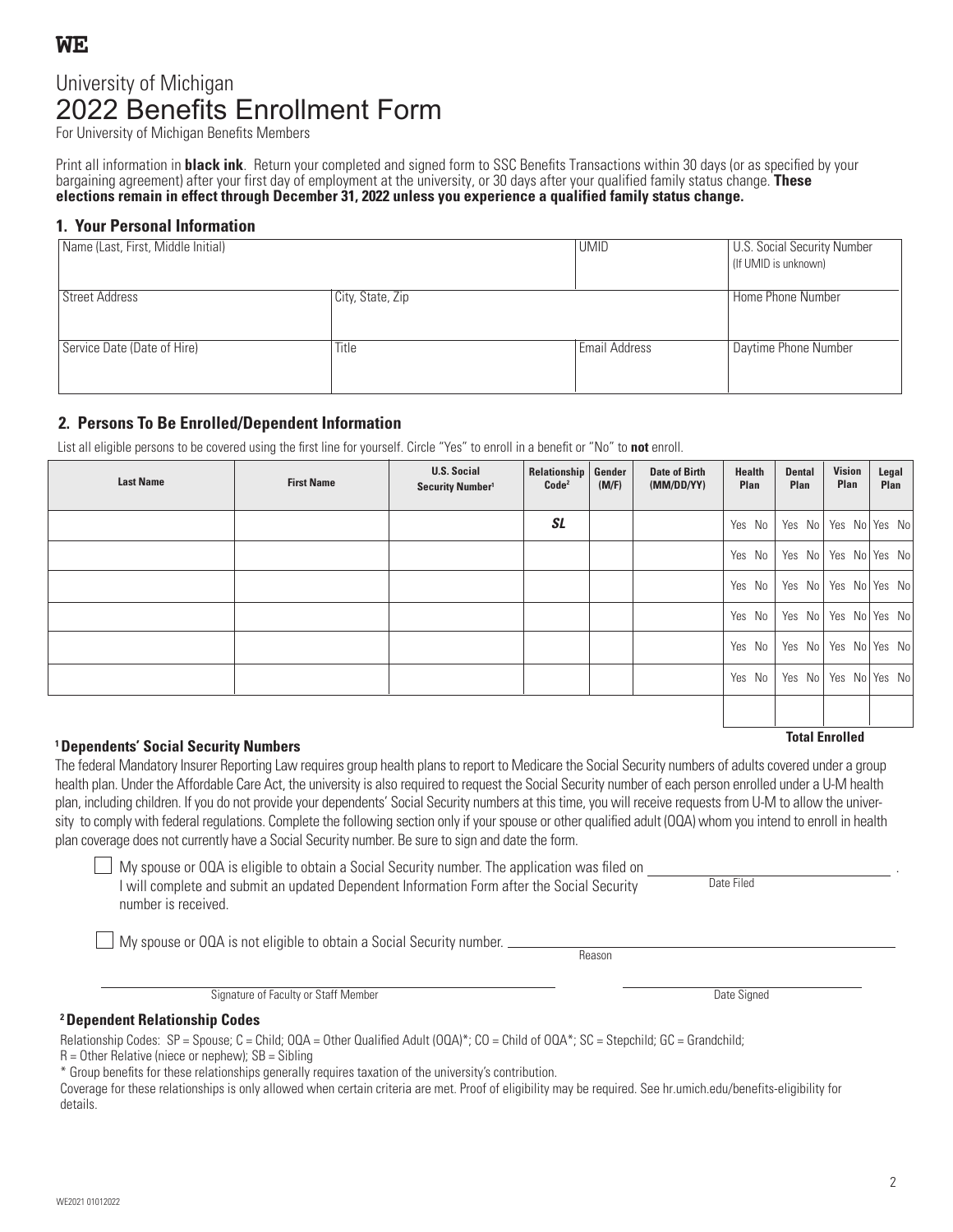## (If UMID is unknown)

## **3. Health Plan**

| Enrollment in the U-M Prescription Drug Plan is automatic when you elect a U-M health plan. View hr.umich.edu/health-plans for information<br>on U-M health plans. Deductions are taken pre-tax. |                                              |                                                                                                                            |                                                                                                                                                                                 |  |  |
|--------------------------------------------------------------------------------------------------------------------------------------------------------------------------------------------------|----------------------------------------------|----------------------------------------------------------------------------------------------------------------------------|---------------------------------------------------------------------------------------------------------------------------------------------------------------------------------|--|--|
| Select one health plan and one coverage level to enroll:                                                                                                                                         |                                              |                                                                                                                            |                                                                                                                                                                                 |  |  |
| <b>BCBSM Community</b><br><b>Blue PPO</b>                                                                                                                                                        | <b>Comprehensive</b><br><b>Major Medical</b> | <b>GradCare</b><br>GradCare is for GSIs, GSSAs,<br>GSRAs, benefit-eligible fellowship<br>and medical school students only. | <b>U-M Premier Care</b><br><b>Michigan Care</b><br>You must live in the service<br>area. To check, visit hr.umich.<br>edu/michigan-care-eligibility<br>and enter your zip code. |  |  |
| You only                                                                                                                                                                                         | You + Adult                                  | You + Adult + Child(ren)                                                                                                   | You + Child<br>You + Children                                                                                                                                                   |  |  |
| Waive health plan coverage.<br>To waive health coverage, check here and complete item 1 on page 6.<br>This also waives prescription drug coverage.                                               |                                              |                                                                                                                            |                                                                                                                                                                                 |  |  |

## **4. Dental Plan**

| Deductions are taken pre-tax.                                   |                                                            |                            |                                                     | Review the Dental Plan section at hr.umich.edu/dental-plan for information about the plan and your coverage options. |                |
|-----------------------------------------------------------------|------------------------------------------------------------|----------------------------|-----------------------------------------------------|----------------------------------------------------------------------------------------------------------------------|----------------|
| Select one Dental Plan option and one coverage level to enroll: |                                                            |                            |                                                     |                                                                                                                      |                |
| $\Box$ Option 1<br>You only<br>$\sim$                           | $\Box$ Option 2<br>You + Adult<br>$\overline{\phantom{0}}$ | Option 3<br>$\blacksquare$ | $\sqcap$ Waive Coverage<br>You + Adult + Child(ren) | You + Child                                                                                                          | You + Children |

## **5. Vision Plan**

| You can find information on the Davis Vision plan at davisvision.com. For a provider list under the U-M plan, click "Member", and then enter<br>2032 in the Client Code field. Deductions are taken pre-tax. |             |                                     |             |                |  |
|--------------------------------------------------------------------------------------------------------------------------------------------------------------------------------------------------------------|-------------|-------------------------------------|-------------|----------------|--|
| <b>Select one:</b>                                                                                                                                                                                           |             |                                     |             |                |  |
| Waive coverage<br>You only<br>$\blacksquare$                                                                                                                                                                 | You + Adult | You + Adult + Child (ren)<br>$\Box$ | You + Child | You + Children |  |

"Adult" refers to your spouse or other qualified adult.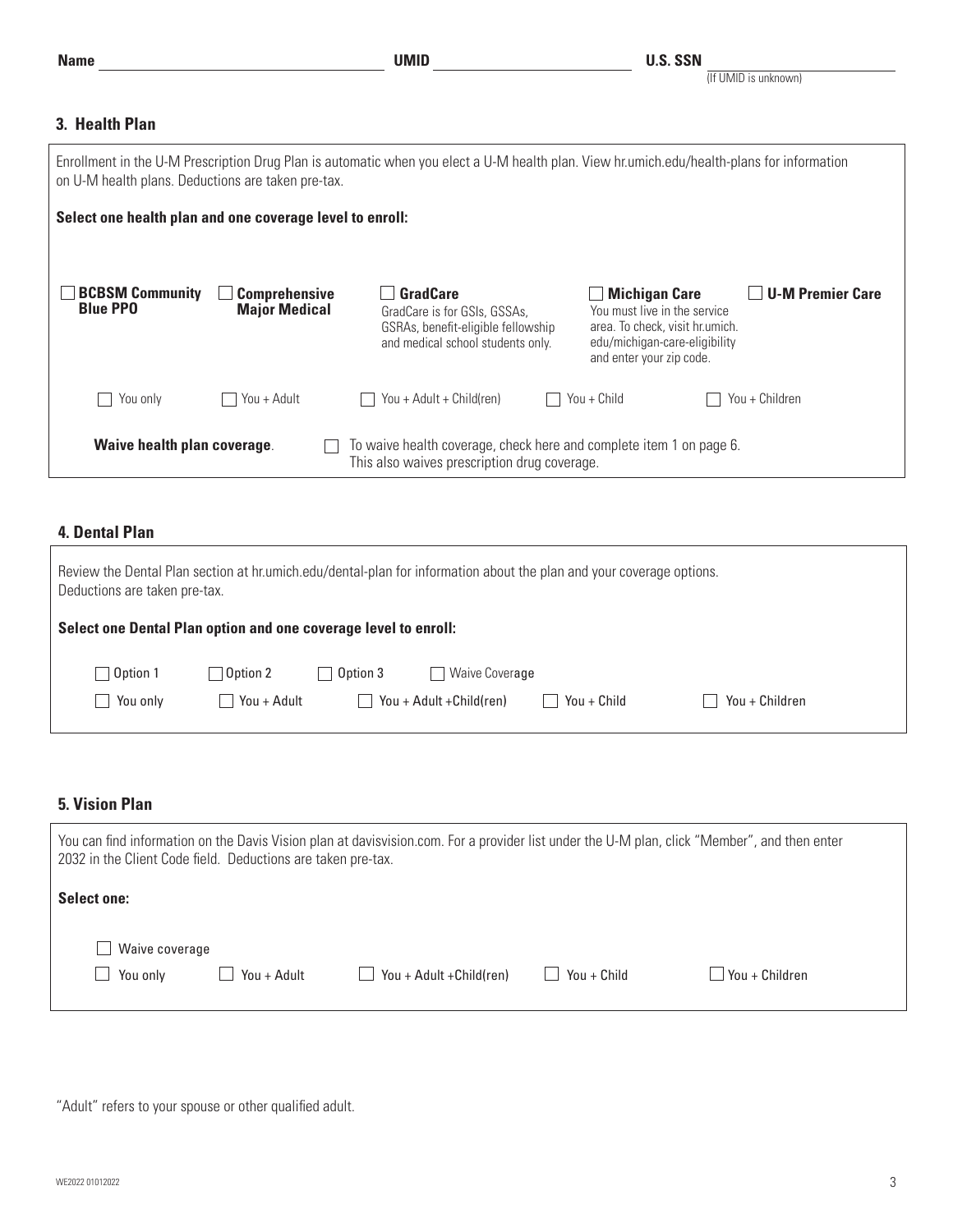(If UMID is unknown)

## **6. Legal Services Plan**

| V. LGYAI JGIVILGƏ I IAII                                                                                                                                                                                                                                                                                                                                                                                                                                                                                                                                                                                                                                                                                                                              |
|-------------------------------------------------------------------------------------------------------------------------------------------------------------------------------------------------------------------------------------------------------------------------------------------------------------------------------------------------------------------------------------------------------------------------------------------------------------------------------------------------------------------------------------------------------------------------------------------------------------------------------------------------------------------------------------------------------------------------------------------------------|
| You can find information on the Legal Services Plan at hr.umich.edu/legal-services-plan or at the MetLife Legal Plans website at info.legalplans.<br>com. Under"Not a Member?", enter the access code for U-M faculty and staff: Enter 2100010 for you only or enter 2120010 for you plus one or<br>more dependents, and then click "Learn About Your Legal Plan." If you have questions, call MetLife Legal Plans directly at 1-800-821-6400. If you<br>need legal assistance where both you and your spouse or other qualified adult are required to sign legal documents (such as in real estate matters),<br>you must enroll at the level "You + Adult" in order for these services to be fully paid by the plan. Deductions are taken after-tax. |
| <b>Select one:</b>                                                                                                                                                                                                                                                                                                                                                                                                                                                                                                                                                                                                                                                                                                                                    |
| Waive coverage                                                                                                                                                                                                                                                                                                                                                                                                                                                                                                                                                                                                                                                                                                                                        |
| You + Adult + Child(ren)<br>You + Child<br>You + Children<br>You only<br>You + Adult                                                                                                                                                                                                                                                                                                                                                                                                                                                                                                                                                                                                                                                                  |
| "Adult" refers to your spouse or other qualified adult.                                                                                                                                                                                                                                                                                                                                                                                                                                                                                                                                                                                                                                                                                               |
|                                                                                                                                                                                                                                                                                                                                                                                                                                                                                                                                                                                                                                                                                                                                                       |
| 7. University Life Insurance Plan                                                                                                                                                                                                                                                                                                                                                                                                                                                                                                                                                                                                                                                                                                                     |
| As a newly hired or newly eligible faculty or staff member, you will be automatically enrolled in the University Life Insurance Plan. This plan<br>provides \$30,000 of life insurance coverage for you only, fully paid by the university.                                                                                                                                                                                                                                                                                                                                                                                                                                                                                                           |
| 8. Optional Group Term Life Insurance Options                                                                                                                                                                                                                                                                                                                                                                                                                                                                                                                                                                                                                                                                                                         |
| $\Box$ 2 x pay $\Box$ 3 x pay $\Box$ 4 x pay $\Box$ 5 x pay $\Box$ 6 x pay $\Box$ 7 x pay<br>$\square$ \$5,000<br>$\Box$ 8 x pay<br>□ \$50,000 Waive Coverage<br>$\Box$ 1 x pay                                                                                                                                                                                                                                                                                                                                                                                                                                                                                                                                                                       |
| Deductions are taken after-tax. Choose a multiple of your annual salary or a fixed amount. Note: for coverage levels exceeding \$650,000, you will<br>be required to complete a health statement. You will receive an email from MetLife with instructions when a health statement is required.                                                                                                                                                                                                                                                                                                                                                                                                                                                       |
|                                                                                                                                                                                                                                                                                                                                                                                                                                                                                                                                                                                                                                                                                                                                                       |
| 9. Optional Group Term Life Insurance Smoking Status Rate Options                                                                                                                                                                                                                                                                                                                                                                                                                                                                                                                                                                                                                                                                                     |
| <b>Standard Rate</b><br>Nonsmoker Discount Rate (Applies if you have not smoked in the last 12 months)                                                                                                                                                                                                                                                                                                                                                                                                                                                                                                                                                                                                                                                |
| 10. Your University Life and Optional Group Term Life Insurance Beneficiary Designation                                                                                                                                                                                                                                                                                                                                                                                                                                                                                                                                                                                                                                                               |
| Designate your Group Term Life Insurance beneficiary online using MetLife's MyBenefits website at: metlife.com/mybenefits                                                                                                                                                                                                                                                                                                                                                                                                                                                                                                                                                                                                                             |
| The first time you visit the MyBenefits website you will need to register to create your user name and password. Registration instructions are available on the<br>Unversity Human Resources website at: hr.umich.edu/your-beneficiary                                                                                                                                                                                                                                                                                                                                                                                                                                                                                                                |
| For problems or questions with registration please call 877-963-8932 (877-9METWEB) for MetLife Web Technical Support.                                                                                                                                                                                                                                                                                                                                                                                                                                                                                                                                                                                                                                 |
| After you have registered on the MetLife/MyBenefits website, follow these steps to update your beneficiary information:                                                                                                                                                                                                                                                                                                                                                                                                                                                                                                                                                                                                                               |
| 1. Go tometlife.com/mybenefits<br>2. Log in using the user name and password you created during registration<br>3. Click Life Insurance - Group Term Life under the Products & Services tab<br>4. Click Add/Update Beneficiaries Follow the steps to designate a beneficiary for your life insurance                                                                                                                                                                                                                                                                                                                                                                                                                                                  |
| Be sure to keep your beneficiary information up to date. Log in to metlife.com/mybenefits whenever you need to change your beneficiary information.                                                                                                                                                                                                                                                                                                                                                                                                                                                                                                                                                                                                   |
| 11. Dependent Group Term Life For Spouse or Other Qualified Adult                                                                                                                                                                                                                                                                                                                                                                                                                                                                                                                                                                                                                                                                                     |
| $\Box$ \$10,000<br>\$50,000<br>$\sqrt{\$}$ 25,000<br>3100,000<br>Waive coverage                                                                                                                                                                                                                                                                                                                                                                                                                                                                                                                                                                                                                                                                       |
| You must be enrolled in the University Plan to enroll in a Dependent Plan. Deductions are taken after-tax. The U-M faculty or staff member is automatically<br>the beneficiary under this plan.                                                                                                                                                                                                                                                                                                                                                                                                                                                                                                                                                       |
| Your spouse or other qualified adult must complete a health statement for coverage under the Dependent Plan. You will receive an email from MetLife<br>with instructions on how to submit the health statement. Additional evidence of good health may be required.                                                                                                                                                                                                                                                                                                                                                                                                                                                                                   |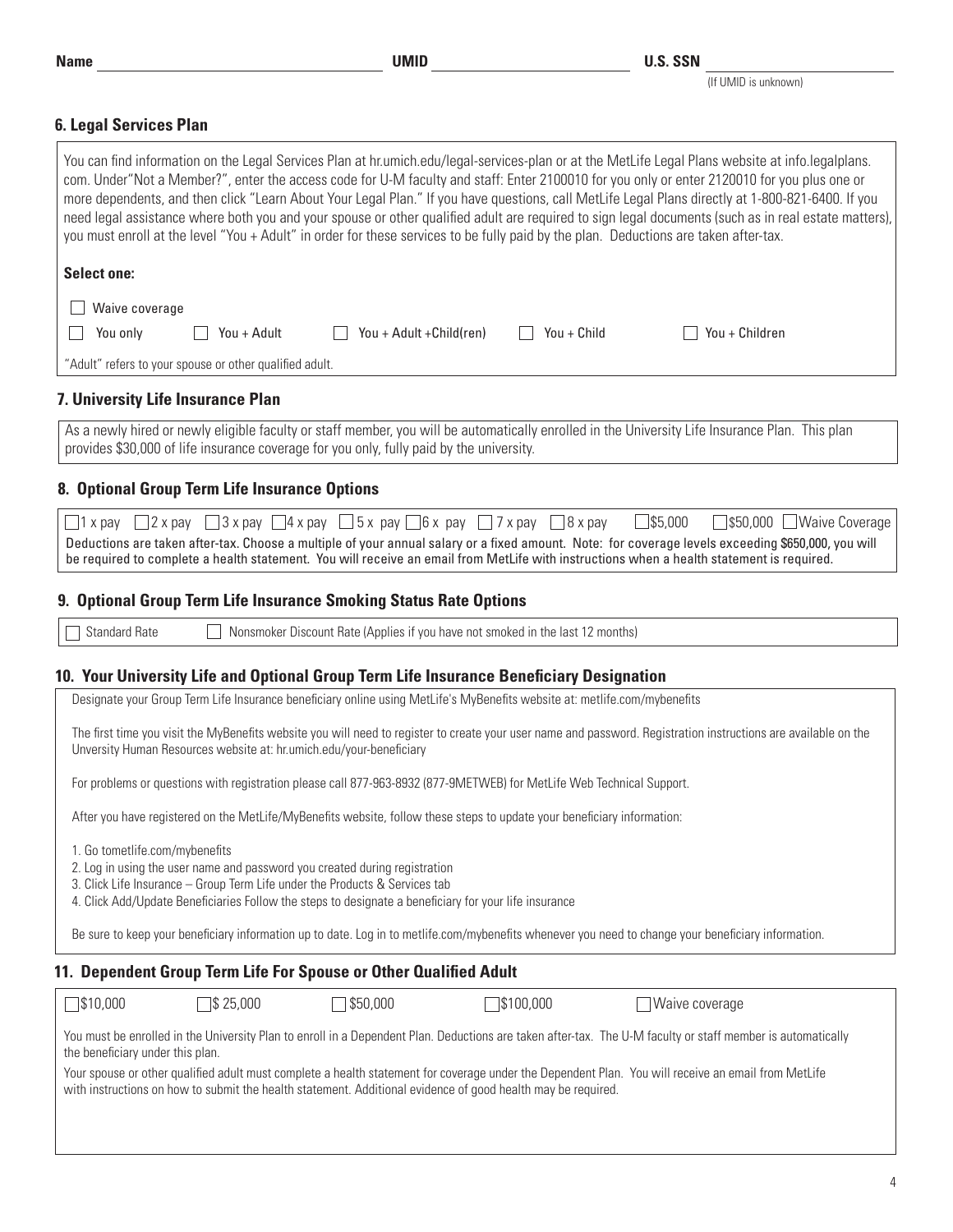## **12. Dependent Group Term Life Coverage Levels For Dependent Children**

| $\Box$ \$2,000 per child                                          | $\Box$ \$5,000 per child                                                                                                                                    | $\Box$ Waive coverage |
|-------------------------------------------------------------------|-------------------------------------------------------------------------------------------------------------------------------------------------------------|-----------------------|
| the beneficiary under this plan. No health statement is required. | You must be enrolled in the University Plan to enroll in a Dependent Plan. Deductions are taken after-tax. The U-M faculty or staff member is automatically |                       |

**13. Expanded Long-Term Disability** Supplemental (adjunct) faculty, graduate students, Research Fellows, and members of AFSCME or the HOA are **not** eligible to enroll in the U-M Expanded LTD plan.

| Enroll | $\Box$ Enroll in Coverage for Practicing Physician $\Box$                                                                                                                                                                                                                                                                                                                                                                                   | $\Box$ Waive coverage |
|--------|---------------------------------------------------------------------------------------------------------------------------------------------------------------------------------------------------------------------------------------------------------------------------------------------------------------------------------------------------------------------------------------------------------------------------------------------|-----------------------|
|        | 1A "practicing physician" is defined as a licensed physician who provides patient services at a U-M medical facility and/or affiliated hospital.                                                                                                                                                                                                                                                                                            |                       |
|        | The LTD plan pays up to 65% of covered pre-disability base salary when you become totally disabled, and pays to continue most of the benefits<br>you are enrolled in at the time of disability. Income benefits under the plan are coordinated with income from public programs, up to the<br>maximum benefit of 65% of salary. You pay for coverage on your full salary the first four years of eligible employment at the university. You |                       |

must have a 50% appointment for eight months. At two years of service in an eligible job class with a 50%, eight-month appointment or more, you are automatically enrolled in the university paid coverage on annual salary up to \$66,600. If you enroll in coverage on your full salary during your first two years of service, at two years of service, you will pay for coverage only on salary above \$66,600. If you did not enroll in coverage on your full salary during your first two years of service, you must submit a satisfactory statement of health for coverage on salary over \$66,600. Information on the plan along with the enrollment form and the health statement are available from hr.umich.edu/ltd-formsdocuments.

## **14. Health Care Flexible Spending Account (Faculty and staff only)**

| You may use this account to cover <b>eligible health care expenses</b> for yourself and your eligible dependents. For more information, view the<br>Health Care Flexible Spending Account information at hr.umich.edu/health-care-fsa. Deductions are taken pre-tax. |  |
|----------------------------------------------------------------------------------------------------------------------------------------------------------------------------------------------------------------------------------------------------------------------|--|
| You may elect to contribute from \$120 up to \$2,750 per year.                                                                                                                                                                                                       |  |
| Annual election amount: \$<br>Enroll                                                                                                                                                                                                                                 |  |
| Waive                                                                                                                                                                                                                                                                |  |

## **15. Dependent Care Flexible Spending Account (Faculty and staff only)**

| You may only use this account to cover eligible dependent child day care or elder day care expenses so you can work or go to school<br>full time. For more information, view Dependent Care Flexible Spending Account information at hr.umich.edu/dependent-care-fsa. Deductions<br>are taken pre-tax. |                            |  |  |  |
|--------------------------------------------------------------------------------------------------------------------------------------------------------------------------------------------------------------------------------------------------------------------------------------------------------|----------------------------|--|--|--|
| You may elect to contribute from \$120 up to \$5,000 per year. Highly compensated staff are limited to \$3,600 per year. For details, see<br>hr.umich.edu/fsa-eligibility-enrollment                                                                                                                   |                            |  |  |  |
| Enroll                                                                                                                                                                                                                                                                                                 | Annual election amount: \$ |  |  |  |
| Waive                                                                                                                                                                                                                                                                                                  |                            |  |  |  |
|                                                                                                                                                                                                                                                                                                        |                            |  |  |  |